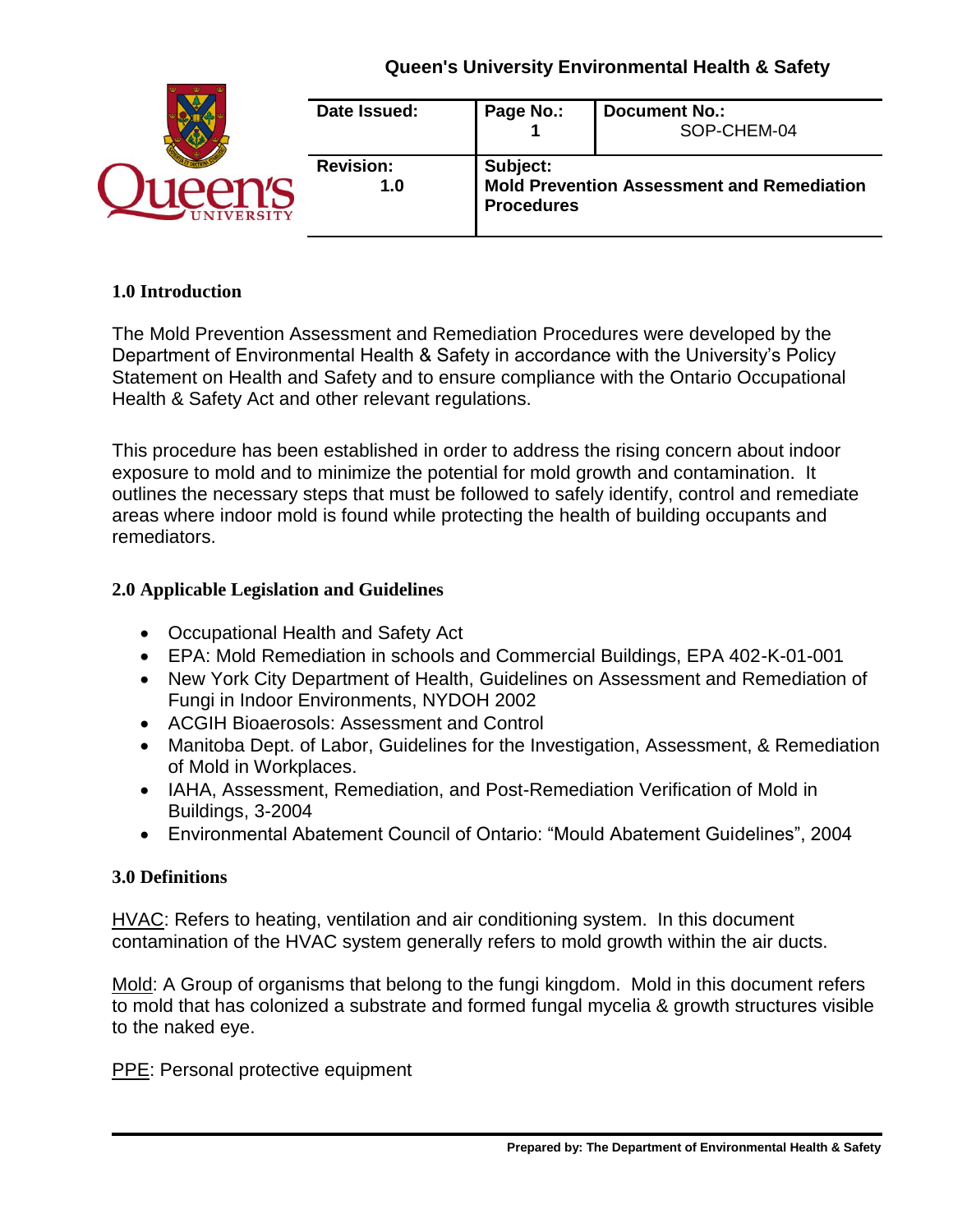

Spores: Refers to the reproductive structures in mold. They are small microscopic particles not visible with the naked eye released by mold to form a new mold colony given the right environmental conditions. Mold spores can travel great distanced on skin, clothing, by wind currents and other means.

Type 1 Mold Remediation: Mold growth either continuous or periodic covering Less than 10 sq. ft., excluding HVAC contamination.

Type 2 Mold Remediation: Mold growth either continuous or periodic covering between 10 and 30 sq. ft., including HVAC contamination covering less than 10 sq. ft.

Type 3 Mold Remediation: Mold growth either continuous or periodic covering More than 30 sq. ft., including HVAC contamination covering more than 10 sq. ft.

#### **4.0 Responsibilities**

#### **4.1 Departments are responsible for;**

- Immediately reporting any water leaks or moisture buildup to Physical Plant Services (PPS) Fixit Desk at ext. 77301.
- Reporting any visible mold growth to the Department of Environmental Health & Safety (EH&S).
- Contacting EH&S if mould growth is suspected either due to the presence of a musty smell or unexplained health symptoms are experienced by building occupants.

#### **4.2 Physical Plant Services are responsible for;**

- Ensuring that PPS employees and Contractors that potentially could to come in contact with mold, or are involved in mold remediation, are knowledgeable about the hazards, and if involved in remediation are trained to perform any necessary remediation outlined in this procedure.
- Ensuring that PPS employees that are likely to come in contact with mold or are involved in mold remediation use the appropriate Personal Protective Equipment (PPE). A respirator fit-testing record must be retained on file.
- Ensuring that building occupants are notified and kept up to date about the status of the remediation.
- Locating sources of moisture and eliminating the causative agent (i.e., pipe break, leaks, condensation, etc) and;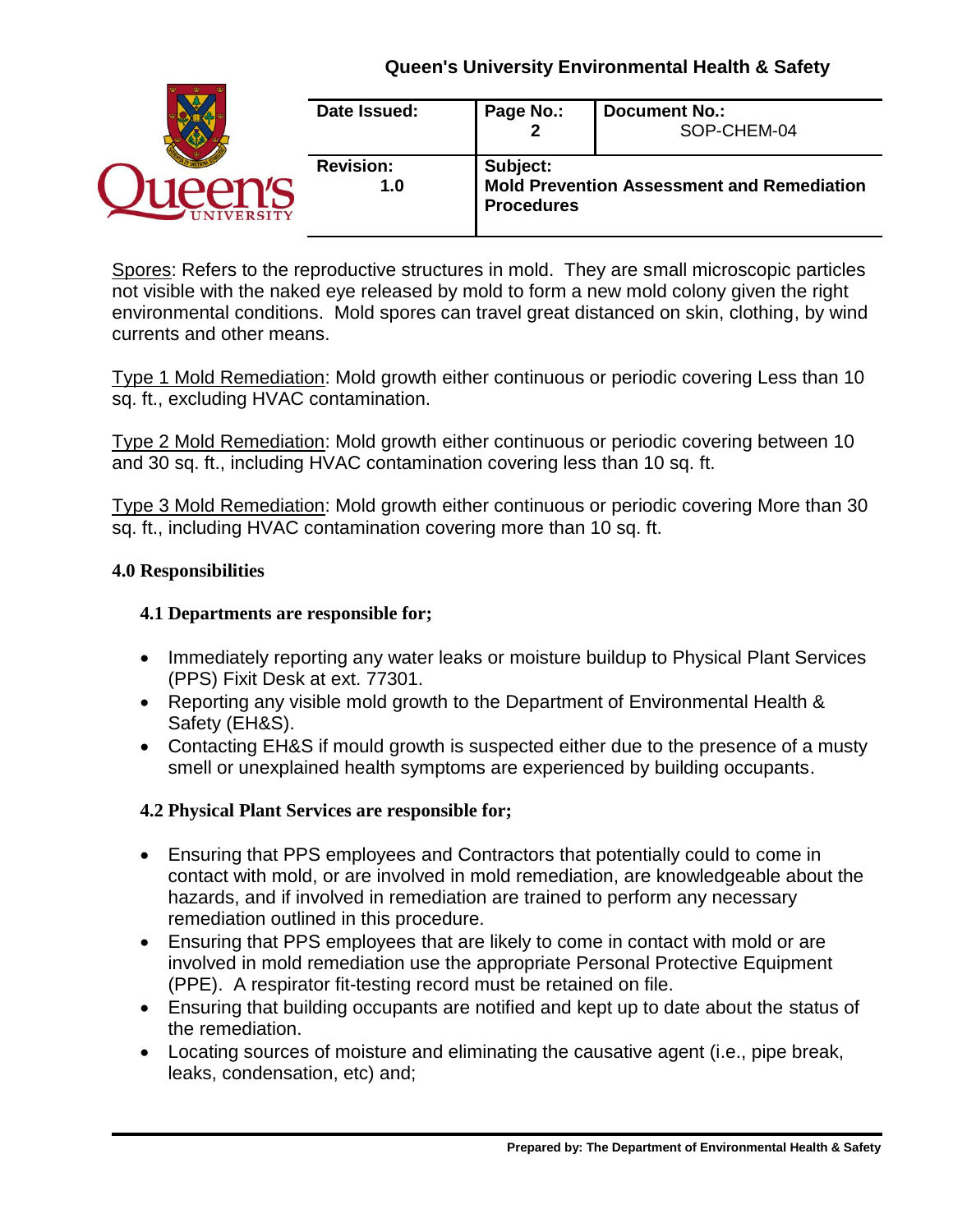

- Utilizing prevention techniques to eliminate the conditions conducive to mold and fungal growth.
- Contacting The Department of Environmental Health and Safety if;
	- a. mold /fungal contamination exceeds 10 sq. ft. (Type 2&3) or assistance is required with identification or extent of contamination.
	- b. mold/fungal growth is found within the HVAC system, regardless of the extent of mold contamination.
	- c. concerns of exposure have been raised.
- Conducting Type 1 Mold Remediation
- Utilizing approved contractors for Type 2 and Type 3 mold remediation

## **4.3 The Department of Environmental Health and Safety is responsible for;**

- Reviewing this procedure periodically and communicating it to the appropriate departments.
- Investigating instances of suspected mold contamination.
- Providing mold identification when necessary
- Consulting with PPS to determine the type of mold contamination and remediation required.
- Assisting PPS in the selection and approval of outside contractors for Type 2 and Type 3 Mold Remediation. Ensuring that documentation is provided by the contractor in respect to training as outlined in Section 5.0
- Performing respirator fit testing.
- Performing mold sampling and clearance testing as necessary.
- Performing follow up inspections for any Type 2 and Type 3 Remediation.

## **4.4 Contractors are responsible for;**

- Providing confirmation of worker training and competence as outlined in Section 5.0
- Following the mold remediation steps specified in this document. A contractor may submit alternative remediation procedures which must be pre-approved by EH&S and PPS prior to commencing any remedial action.
- Ensuring all Sub-contractors comply with the training and remediation protocols as outlined in this procedure, or with contractor procedures that have been approved by PPS/EH&S.
- Providing confirmation of liability insurance covering mold, and reference to other similar projects to PPS and EH&S.
- Communicating any action to be taken to PPS or EH&S who will notify the building occupants.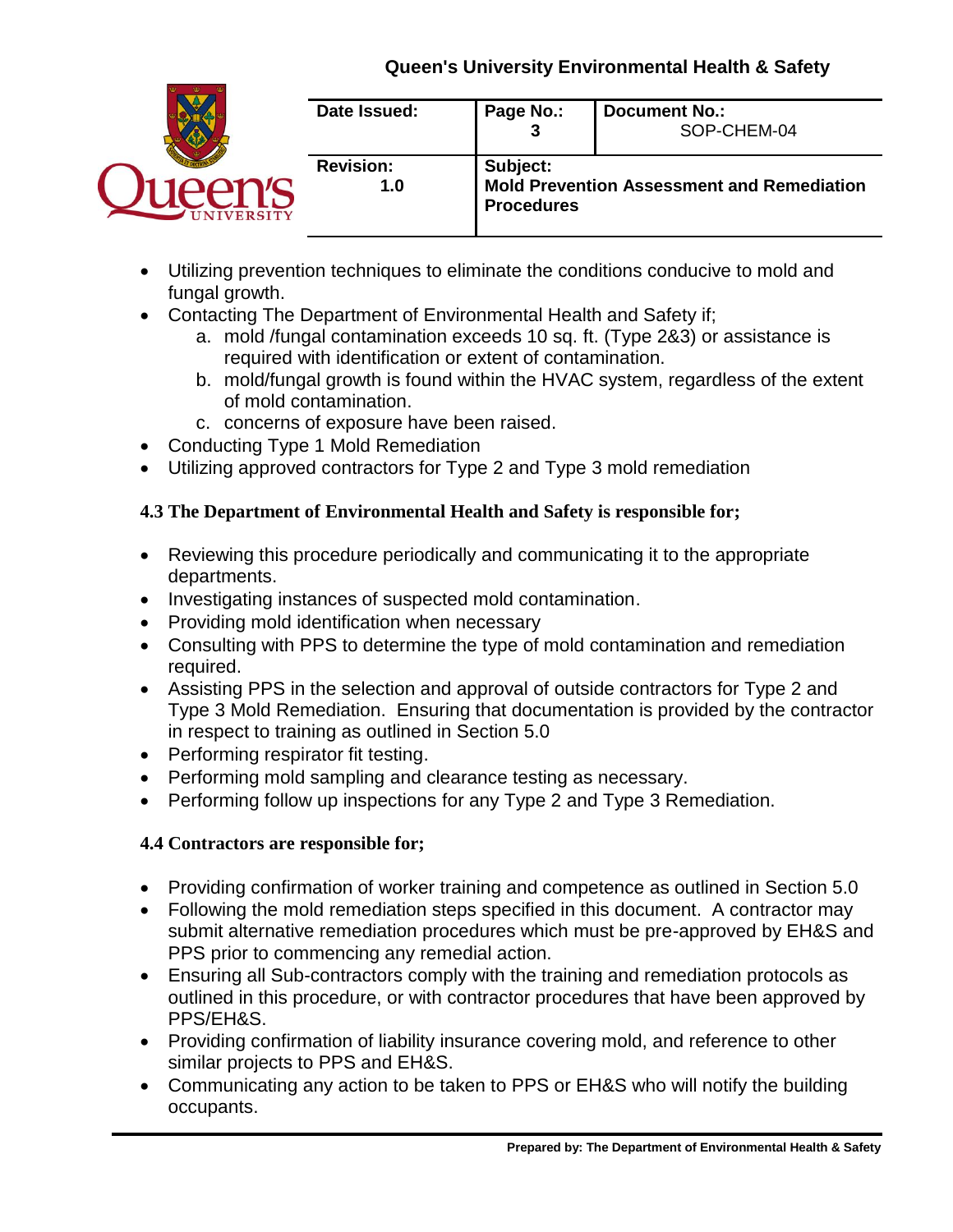

#### **5.0 Training**

Any worker involved in the cleanup and remediation of mold and mold contaminated materials must be knowledgeable about the contents of this procedure, and be trained to safely perform any necessary work required in accordance with this procedure.

#### **5.1 Training should cover but is not limited to;**

- The mold growth cycle and necessary conditions for sustaining mold growth.
- Knowledge of potential health effects resulting from spore inhalation
- The selection and use of appropriate PPE including respirator fit testing
- Isolation of HVAC systems and installation of isolation barriers.
- Remediation, cleaning and disposal of mold-contaminated materials including PPE
- Final cleaning of remediation area

#### **6.0 Moisture Damage Cleanup and Mold Growth Prevention**

Naturally occurring mold spores can be found in virtually all indoor and outdoor environments. Their presence indoors does not necessary indicate problems with indoor air. However, mold spores can become a problem when sufficient moisture becomes available for the spores to establish a mold colony. Condensation, leaks, spills and high humidity can all support mold growth if the moisture source is not controlled and eliminated within 24-48 hours. Finding and correcting mold growth in buildings, therefore, becomes an exercise in finding and eliminating areas of moisture collection.

#### **Cleaning up mold without eliminating the moisture source is not an effective way of controlling mold growth.**

#### **6.1 Prevention**

- Perform regular maintenance to ensure building envelope, windows and roof do not leak
- Fix leaky plumbing and water leaks as soon as possible
- Eliminate condensation and wet spots as soon as possible by fixing the source of the problem:
	- a. Insulate piping.
	- b. Maintain low indoor humidity, below 60% RH, ideally 30-50% if possible.
	- c. Provide adequate ventilation in high occupancy areas.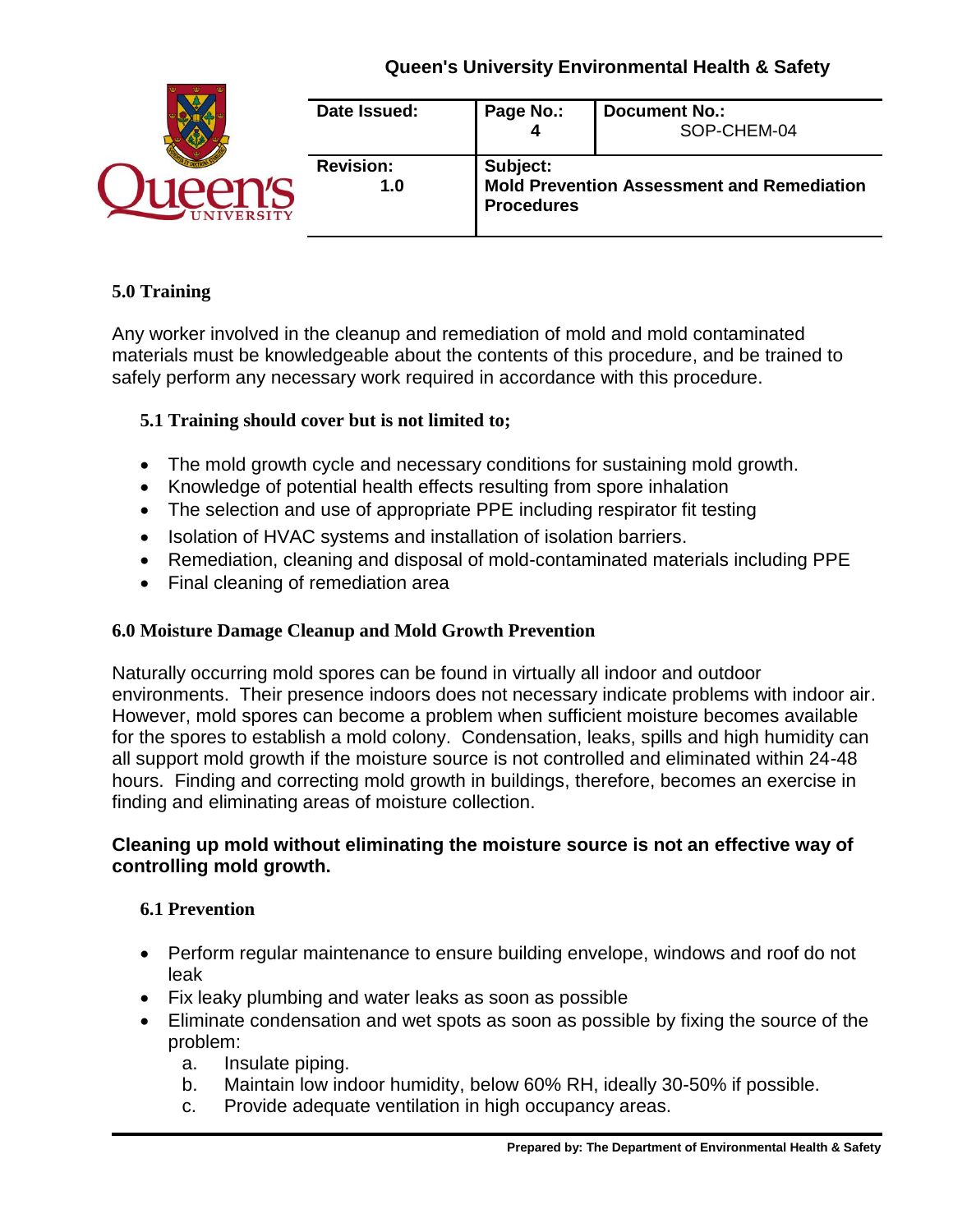

- Keep heating, ventilation, and air conditioning (HVAC) drip pans clean, flowing and unobstructed.
- Vent moisture generating appliances to the outside

#### **6.2 Action required for "clean" water damage within 24-48 hours**

- Eliminate and repair source of moisture.
- Dry affected area as soon as possible. Refer to **Table 1. Water Damage - Cleanup and Mold Prevention** for cleanup guidelines for specific materials.
- Assess surrounding area to ensure sub-floors, wall cavities and other areas remain dry
- Conduct a follow up inspection to ensure no visible mold growth has occurred, considering the possibility of hidden mold.

#### **7.0 Mold Remediation Steps**

When visible mold is located, the extent of growth must been fully investigated as mold may be hidden inside walls, under wall paper, in sub-floors, under carpets and other hard to assess areas. Remediation must take place as soon as possible and only after the source of moisture has been identified and has either been eliminated or will be eliminated upon the initiation of the remediation. The following are recommended steps and guidelines for the removal and clean up of mold affected areas. It is important to develop a thorough Remediation Plan, especially for larger projects.

#### Pre-cleanup

- 1. Determine the Type of Mold Remediation (TYPE 1, 2 or 3), and determine whether mold remediation will be conducted by PPS personnel or an outside contractor. EH&S shall provide assistance as necessary.
- 2. Consult **Table 2**. **Guidelines for Remediating Building Materials with Mold Growth Caused by Clean Water** and/or **Table 3. Guidelines for Remediating Mold Growth Caused by Clean Water in the HVAC System** to establish a "Remediation Plan" that must include the following;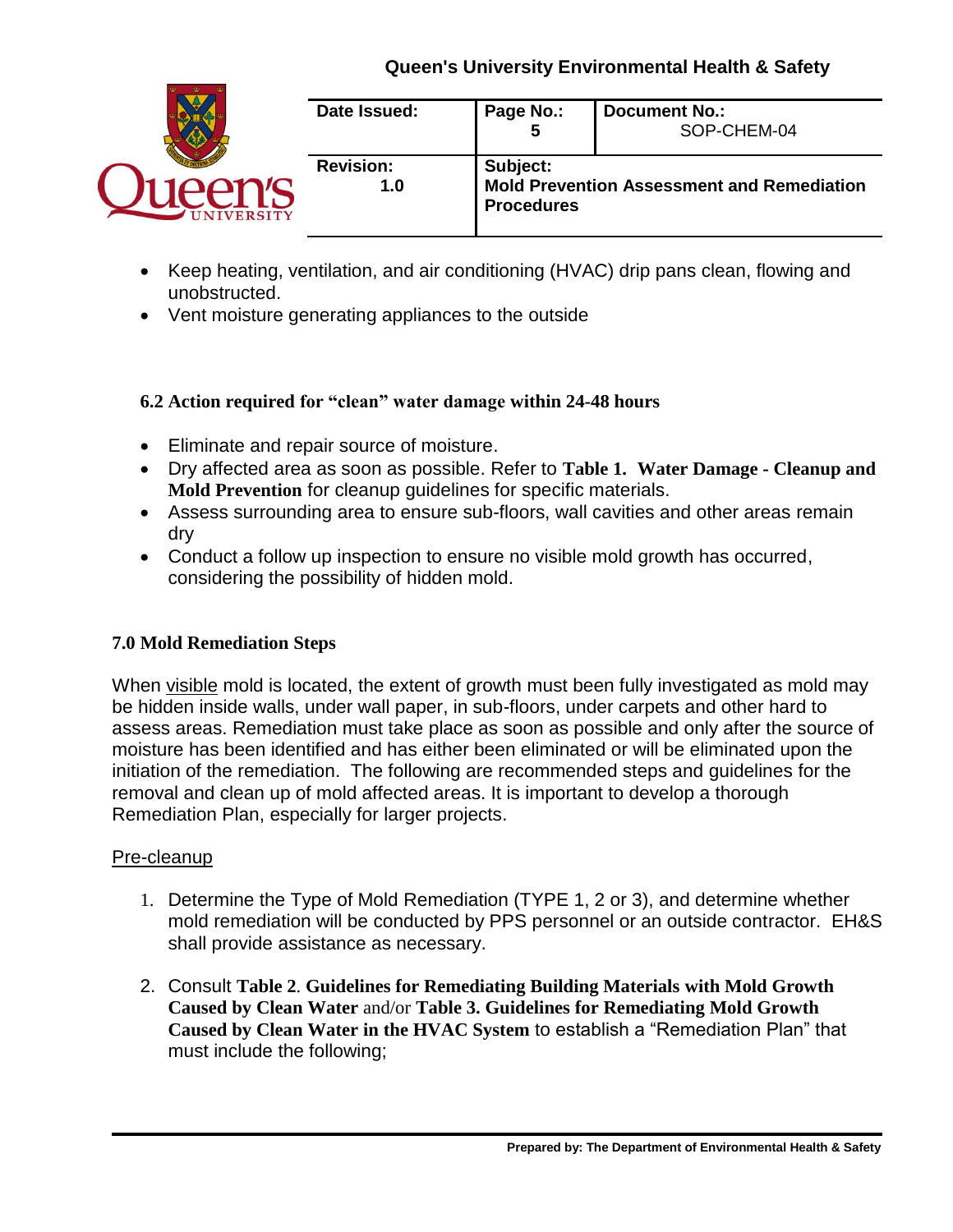

| Date Issued:            | Page No.:                     | <b>Document No.:</b><br>SOP-CHEM-04               |
|-------------------------|-------------------------------|---------------------------------------------------|
| <b>Revision:</b><br>1.0 | Subject:<br><b>Procedures</b> | <b>Mold Prevention Assessment and Remediation</b> |

- a) Clean-Up / Remediation method: method may vary depending on the type of material and the extend of damage caused by mold and moisture,
- b) PPE suitable for the type of remediation and
- c) Containment (enclosure) to prevent the release of mold, mold spores and debris into the surrounding building areas.
- 3. Notify building occupants of the presence of mold and any remedial action taking place and remove occupants from the immediate area. In some instances (TYPE 2 and 3 Mold Remediation) susceptible individuals in adjacent areas may need to be relocated for the duration of the remediation.

## **Cleanup**

- 1. Eating, drinking, chewing or smoking is prohibited in the work area
- 2. For Type 2 & 3 Mold Removal, clearly visible signs warning of the remediation must identify the area where the removal is being performed. Suggested warning sign: **Caution Mold Removal, Authorised Personnel Only, PPE Required**.
- 3. Ensure mold spores do not spread to other areas by misting the mold affected area with clean water or a detergent solution prior to any remedial action.
- 4. Remove mold according to the predetermined Remediation Plan and Guidelines provided. Clean the surrounding area including any airborne particulates. Cleaning should be performed with a detergent, the use of fungicide or disinfectants such as household bleach are not recommended.
- 5. Completely seal waste material and contaminated HEPA vacuum bags in two layers of 6ml polypropylene plastic prior to removal from the area. Dispose as regular garbage.

## Post-Cleanup

- 1. Conduct a post remediation inspection to determine the effectiveness of the remedial work. Ensure that;
	- a) Mold contaminated materials have been removed or treated and that adjacent surfaces and hard to reach spots are free of visible mold,
	- b) Moisture sources have been effectively eliminated,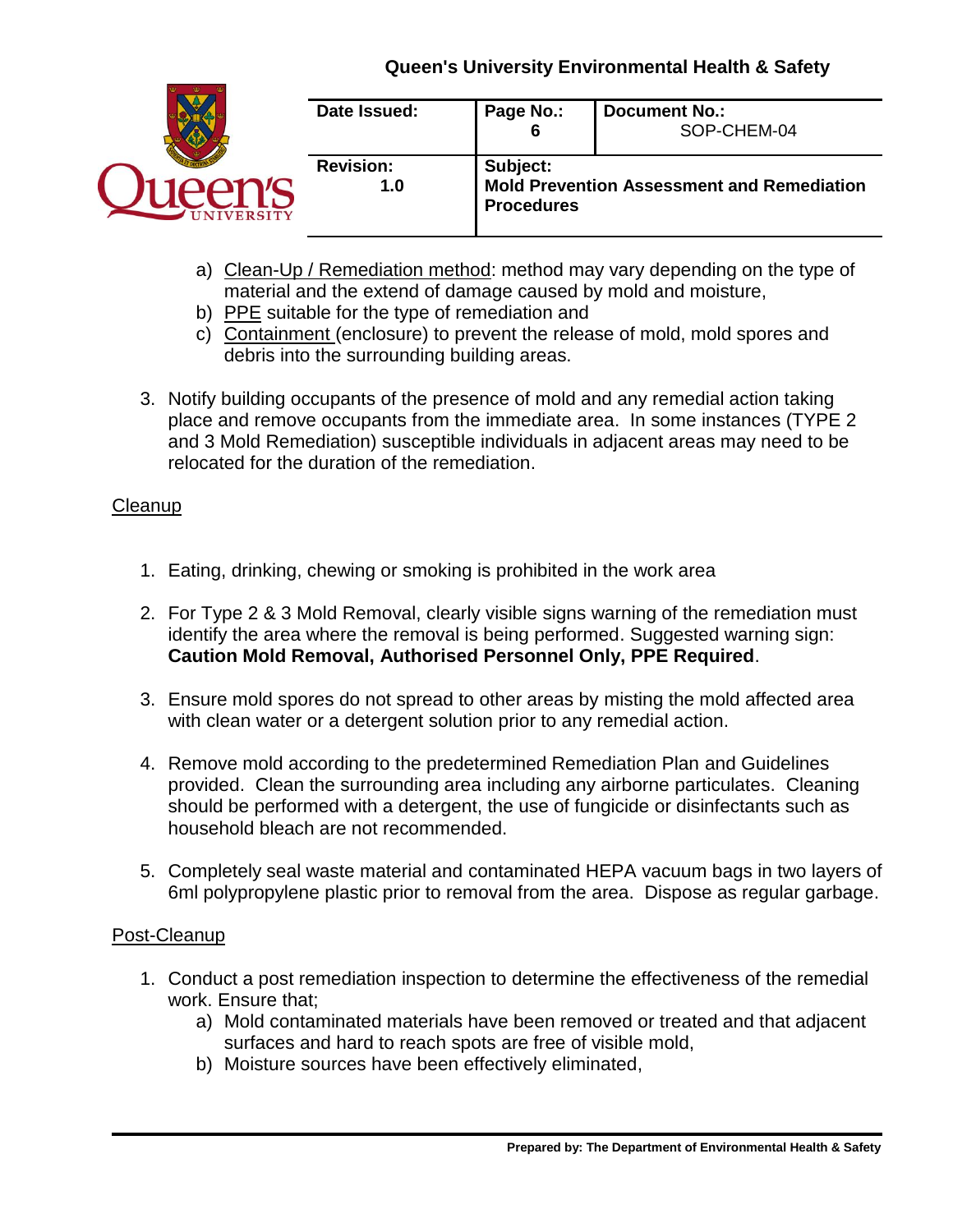

- c) Mold growth has not reoccurred, considering the possibility of hidden mold. (Re-inspect every 2-3 weeks until satisfied that the remediation was successful).
- *d)* Conduct clearance testing as necessary. Refer to section *9.0 Post Remediation Clearance.*
- 2. Re-clean any areas or surfaces that do not pass inspection/clearance, i.e., damp wipe with water/detergent, then HEPA vacuum. Repeat step 9.
- 3. Notify occupants about the completion of the remediation.

#### **8.0 Post Remediation Clearance**

An important part of any large remediation project, is to ensure the effectiveness of the remediation. Quantitative testing should be conducted for Type 3 Mold Remediation and remediation of more than 10 sq. ft. of the HVAC system to determine if the area is fit for reoccupancy. The following are suggested guidelines for conducting clearance sampling.

- Conduct clearance testing with the containment in place
- Leave negative air systems running so any remaining contamination will not be disturbed.
- Collect sufficient air samples inside the work area using aggressive techniques (i.e., use a leaf blower to move air around in the room.
- Collect air samples outside, and possibly in non-contaminated areas of the same building for results comparison.
- Collect swab or tape samples to check for adequate surface cleaning
- Interpret clearance sampling results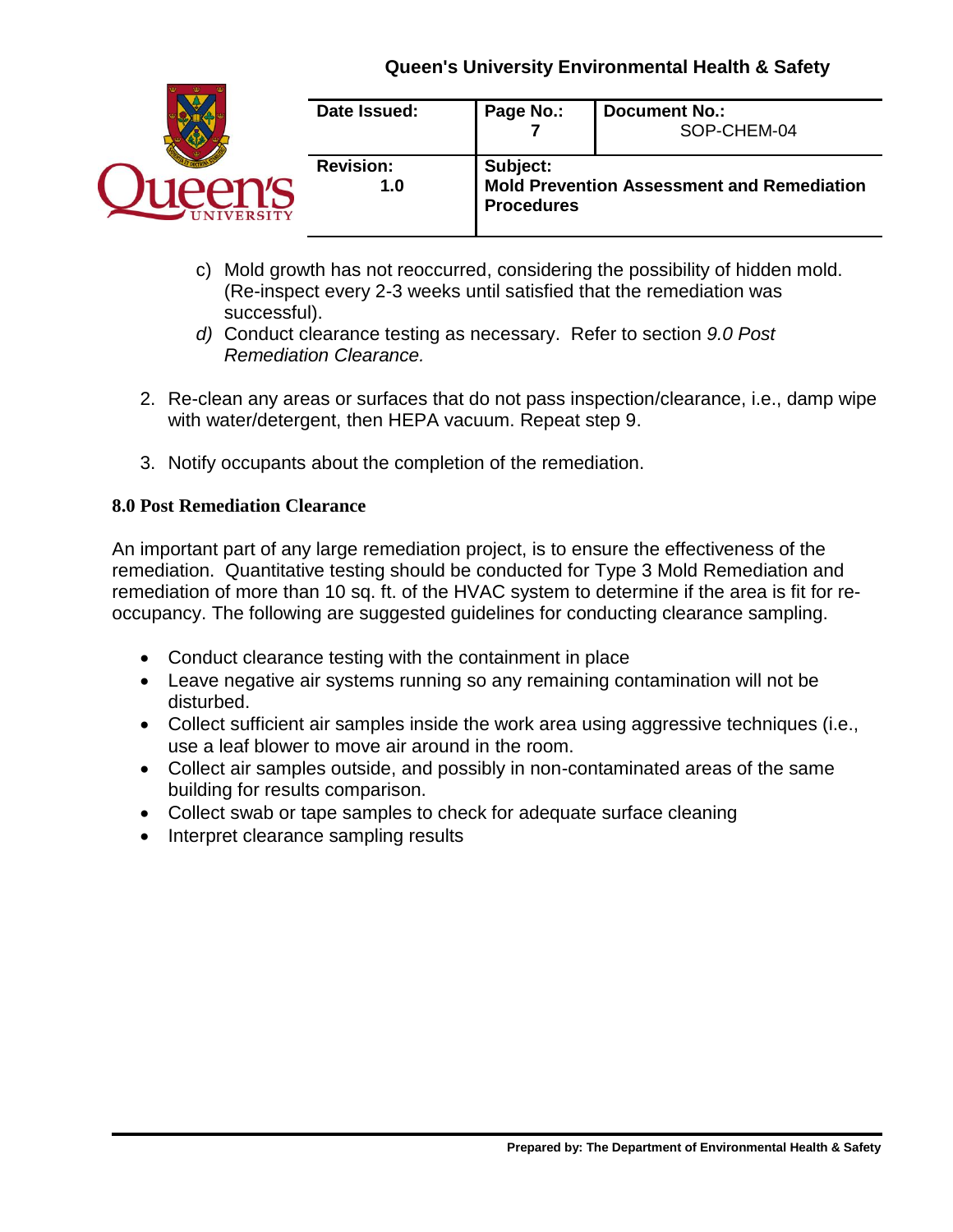

|                                                                         | Table 1: Water Damage - Cleanup and Mold Prevention                                                                                                                                                                                                                   |
|-------------------------------------------------------------------------|-----------------------------------------------------------------------------------------------------------------------------------------------------------------------------------------------------------------------------------------------------------------------|
|                                                                         | Guidelines for Response to Clean Water Damage within 24-48 Hours to Prevent Mold Growth*                                                                                                                                                                              |
| <b>Water-Damaged</b><br><b>Material</b> †                               | <b>Actions</b>                                                                                                                                                                                                                                                        |
| <b>Books and papers</b>                                                 | For non-valuable items, discard books and papers.<br>$\bullet$<br>Photocopy valuable/important items, discard originals.<br>Freeze (in frost-free freezer or meat locker) or freeze-dry.                                                                              |
| <b>Carpet and</b><br>backing - dry<br>within 24-48<br>hours§            | Remove water with water extraction vacuum.<br>$\bullet$<br>Reduce ambient humidity levels with dehumidifier.<br>Accelerate drying process with fans.<br>$\bullet$                                                                                                     |
| <b>Ceiling tiles</b>                                                    | Discard and replace.                                                                                                                                                                                                                                                  |
| <b>Cellulose</b><br>insulation                                          | Discard and replace.<br>$\bullet$                                                                                                                                                                                                                                     |
| <b>Concrete or</b><br>cinder block<br>surfaces                          | Remove water with water extraction vacuum.<br>$\bullet$<br>Accelerate drying process with dehumidifiers, fans, and/or heaters.                                                                                                                                        |
| <b>Fiberglass</b><br>insulation                                         | Discard and replace.<br>$\bullet$                                                                                                                                                                                                                                     |
| Hard surface,<br>porous flooring§<br>(Linoleum,<br>ceramic tile, vinyl) | Vacuum or damp wipe with water and mild detergent and allow to dry;<br>$\bullet$<br>scrub if necessary.<br>Check to make sure underflooring is dry; dry underflooring if necessary.<br>$\bullet$                                                                      |
| Non-porous, hard<br>surfaces<br>(Plastics, metals)                      | Vacuum or damp wipe with water and mild detergent and allow to dry;<br>$\bullet$<br>scrub if necessary.                                                                                                                                                               |
| <b>Upholstered</b><br>furniture                                         | Remove water with water extraction vacuum.<br>Accelerate drying process with dehumidifiers, fans, and/or heaters.<br>May be difficult to completely dry within 48 hours. If the piece is<br>valuable, you may wish to consult a restoration/water damage professional |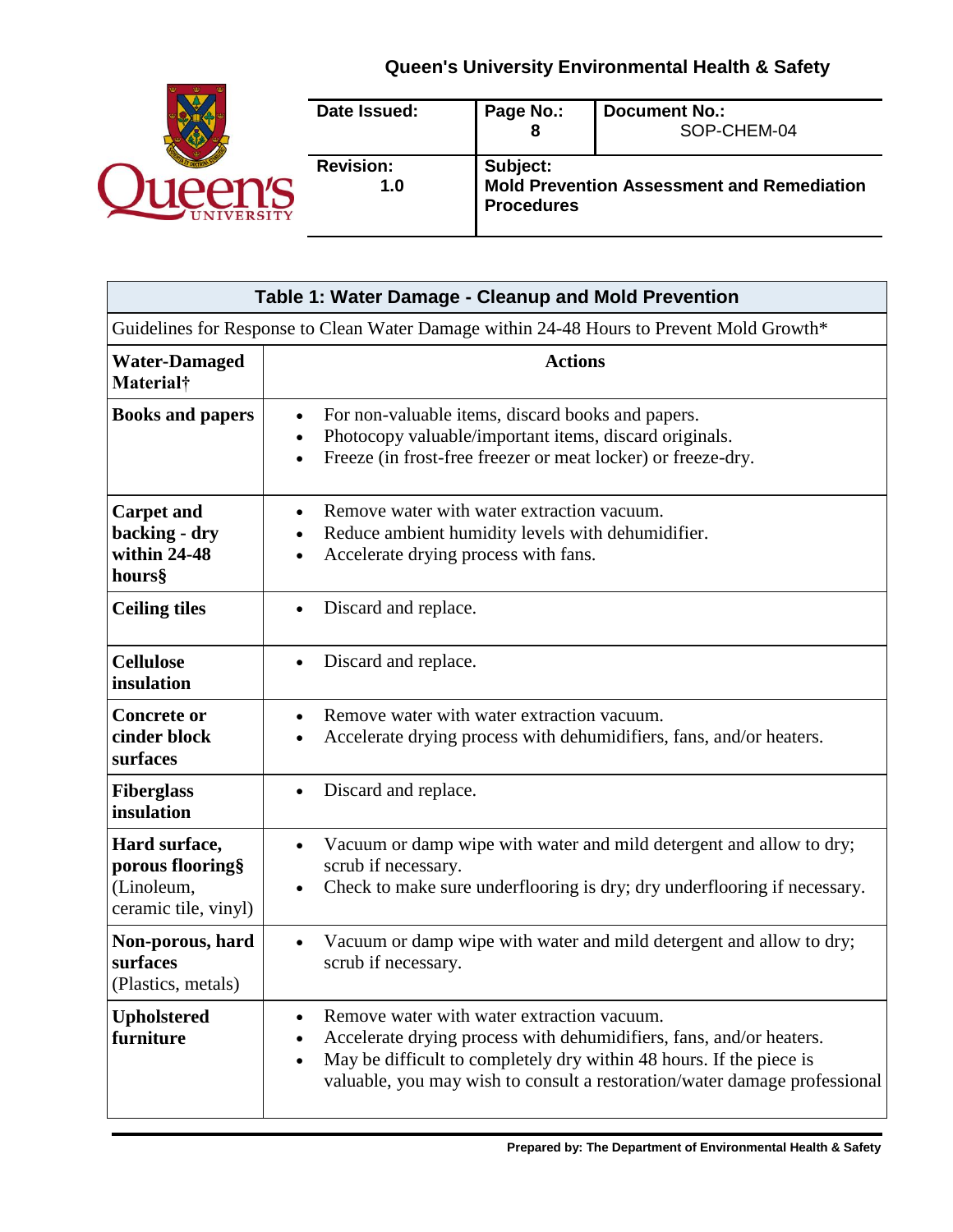

|                                                     | Table 1 (Cont.): Water Damage - Cleanup and Mold Prevention                                                                                                                                                                                                                                                                                      |  |  |  |  |
|-----------------------------------------------------|--------------------------------------------------------------------------------------------------------------------------------------------------------------------------------------------------------------------------------------------------------------------------------------------------------------------------------------------------|--|--|--|--|
|                                                     | Guidelines for Response to Clean Water Damage within 24-48 Hours to Prevent Mold Growth*                                                                                                                                                                                                                                                         |  |  |  |  |
| <b>Water-Damaged</b><br><b>Material</b> †           | <b>Actions</b>                                                                                                                                                                                                                                                                                                                                   |  |  |  |  |
| Wallboard<br>(Drywall $\&$<br><b>Gypsum Board</b> ) | May be dried in place if there is no obvious swelling and the seams are<br>$\bullet$<br>intact. If not, remove, discard, and replace.<br>Ventilate and dry the wall cavity, if wet.<br>$\bullet$                                                                                                                                                 |  |  |  |  |
| <b>Window drapes</b>                                | Follow laundering or cleaning instructions recommended by the<br>$\bullet$<br>manufacturer.                                                                                                                                                                                                                                                      |  |  |  |  |
| <b>Wood surfaces</b>                                | Remove moisture immediately and use dehumidifiers, gentle heat, and<br>$\bullet$<br>fans for drying. (Use caution when applying heat to hardwood floors.)<br>Treated or finished wood surfaces may be cleaned with mild detergent and<br>$\bullet$<br>clean water and allowed to dry.<br>Wet paneling should be pried away from wall for drying. |  |  |  |  |

\* If mold growth has occurred or materials have been wet for more than 48 hours, consult Table 2 guidelines. Even if materials are dried within 48 hours, mold growth may have occurred. Items may be tested by professionals if there is doubt. Note that mold growth will not always occur after 48 hours; this is only a guideline.

These guidelines are for damage caused by clean water. If you know or suspect that the water source is contaminated with sewage, or chemical or biological pollutants, then Personal Protective Equipment and containment are required by OSHA. An experienced professional should be consulted if you and/or your remediators do not have expertise remediating in contaminated water situations. Do not use fans before determining that the water is clean or sanitary.

† If a particular item(s) has high monetary or sentimental value, you may wish to consult a restoration/water damage specialist.

§ The subfloor under the carpet or other flooring material must also be cleaned and dried. See the appropriate section of this table for recommended actions depending on the composition of the subfloor.

\*Adopted from: Mold Remediation in Schools and Commercial Buildings, U.S. EPA 2001.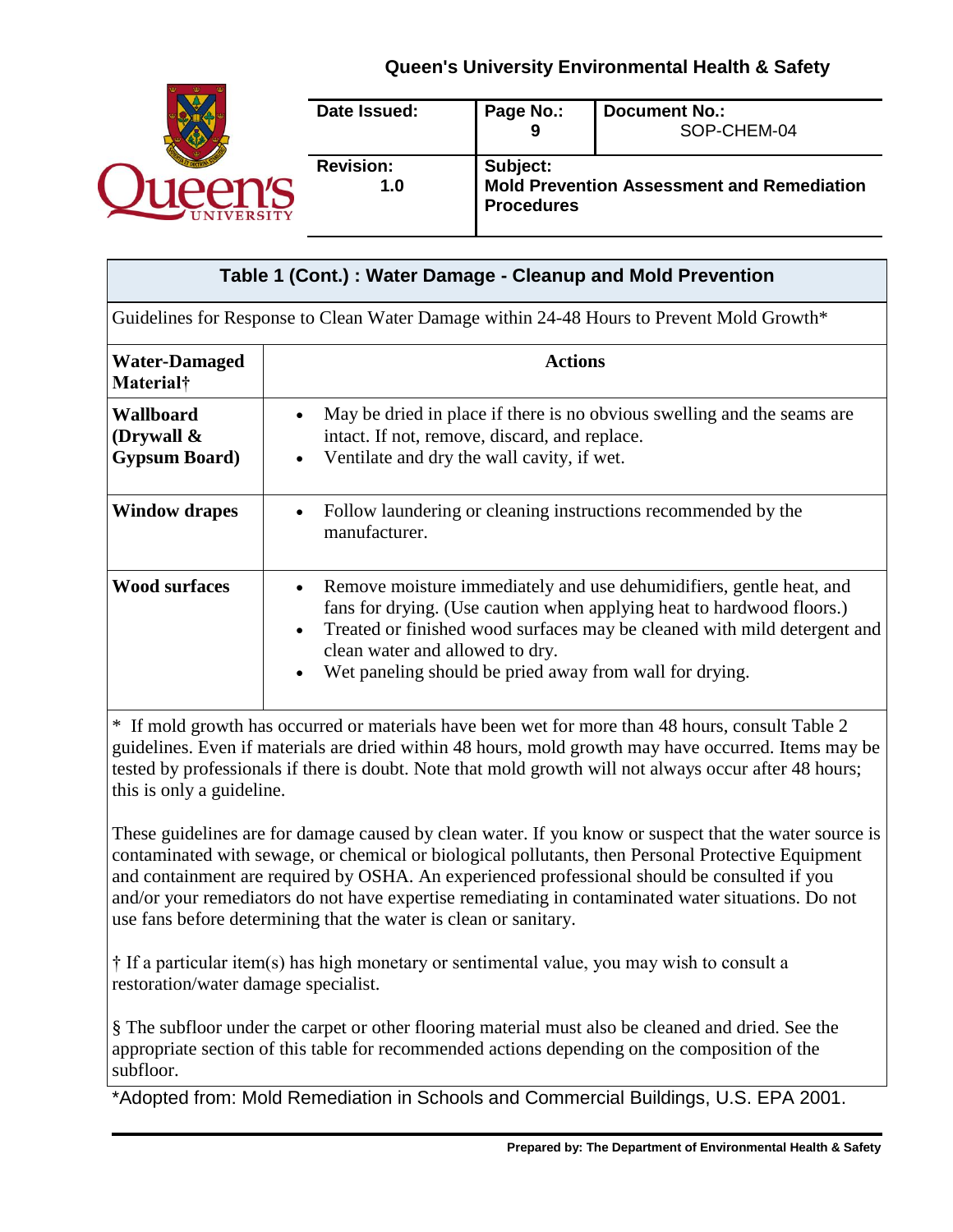|  | Date Issued:            | Page No.:<br>10                                                                    | <b>Document No.:</b><br>SOP-CHEM-04 |
|--|-------------------------|------------------------------------------------------------------------------------|-------------------------------------|
|  | <b>Revision:</b><br>1.0 | Subject:<br><b>Mold Prevention Assessment and Remediation</b><br><b>Procedures</b> |                                     |

| Table 2: Guidelines for Remediating Building Materials with Mold Growth Caused by<br>Clean Water* |                                 |                                         |                                                                                              |  |  |
|---------------------------------------------------------------------------------------------------|---------------------------------|-----------------------------------------|----------------------------------------------------------------------------------------------|--|--|
|                                                                                                   |                                 |                                         | TYPE 1 - Total affected surface area of less than 10 ft <sup>2</sup> , excluding HVAC system |  |  |
| Material or<br><b>Furnishing Affected</b>                                                         | Cleanup<br>Methods <sup>+</sup> | <b>Personal Protective</b><br>Equipment | Containment                                                                                  |  |  |
| Books and papers                                                                                  | 3                               |                                         |                                                                                              |  |  |
| Carpet and backing                                                                                | 1, 3                            |                                         |                                                                                              |  |  |
| Concrete or cinder<br>block                                                                       | 1, 3                            |                                         |                                                                                              |  |  |
| Hard surface,<br>porous flooring<br>(linoleum, ceramic<br>tile, vinyl)                            | 1, 2, 3                         | Minimum                                 |                                                                                              |  |  |
| Non-porous, hard<br>surfaces (plastics,<br>metals)                                                | 1, 2, 3                         | N-95 respirator, gloves, and<br>goggles | None required                                                                                |  |  |
| <b>Upholstered</b><br>furniture & drapes                                                          | 1, 3                            |                                         |                                                                                              |  |  |
| Wallboard (drywall<br>and gypsum board)                                                           | 3                               |                                         |                                                                                              |  |  |
| Wood surfaces                                                                                     | 1, 2, 3                         |                                         |                                                                                              |  |  |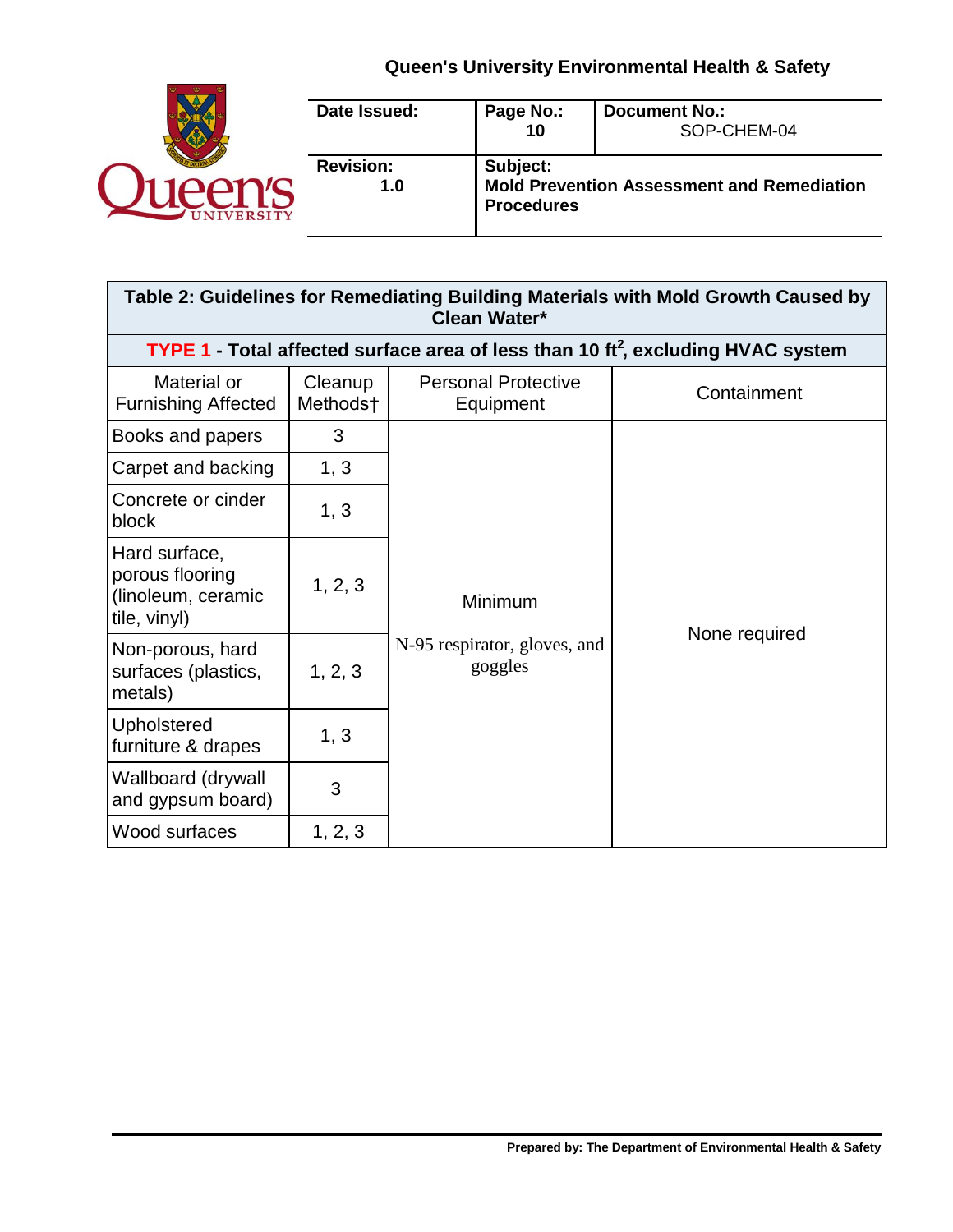|  | Date Issued:            | Page No.:                                                                          | <b>Document No.:</b><br>SOP-CHEM-04 |
|--|-------------------------|------------------------------------------------------------------------------------|-------------------------------------|
|  | <b>Revision:</b><br>1.0 | Subject:<br><b>Mold Prevention Assessment and Remediation</b><br><b>Procedures</b> |                                     |

| Table 2 (Cont.): Guidelines for Remediating Building Materials with Mold Growth<br><b>Caused by Clean Water*</b> |                     |                                                                         |                                                                                                                               |  |  |
|------------------------------------------------------------------------------------------------------------------|---------------------|-------------------------------------------------------------------------|-------------------------------------------------------------------------------------------------------------------------------|--|--|
|                                                                                                                  |                     |                                                                         | <b>TYPE 2</b> - Total affected surface area between 10 and 30 ft <sup>2</sup> including HVAC system $\leq 10$ ft <sup>2</sup> |  |  |
| Material or<br><b>Furnishing Affected</b>                                                                        | Cleanup<br>Methods+ | <b>Personal Protective</b><br>Equipment                                 | Containment                                                                                                                   |  |  |
| Books and papers                                                                                                 | 3                   |                                                                         |                                                                                                                               |  |  |
| Carpet and backing                                                                                               | 1,3,4               |                                                                         |                                                                                                                               |  |  |
| Concrete or cinder<br>block                                                                                      | 1,3                 |                                                                         |                                                                                                                               |  |  |
| Hard surface,<br>porous flooring<br>(linoleum, ceramic<br>tile, vinyl)                                           | 1,2,3               | Limited or Full<br>Use professional judgment,<br>consider potential for | Limited<br>Use professional judgment,<br>consider potential for                                                               |  |  |
| Non-porous, hard<br>surfaces (plastics,<br>metals)                                                               | 1,2,3               | remediator exposure and<br>size of contaminated area                    | remediator/occupant exposure and<br>size of contaminated area                                                                 |  |  |
| <b>Upholstered</b><br>furniture & drapes                                                                         | 1,3,4               |                                                                         |                                                                                                                               |  |  |
| Wallboard (drywall<br>and gypsum board)                                                                          | 3,4                 |                                                                         |                                                                                                                               |  |  |
| Wood surfaces                                                                                                    | 1,2,3               |                                                                         |                                                                                                                               |  |  |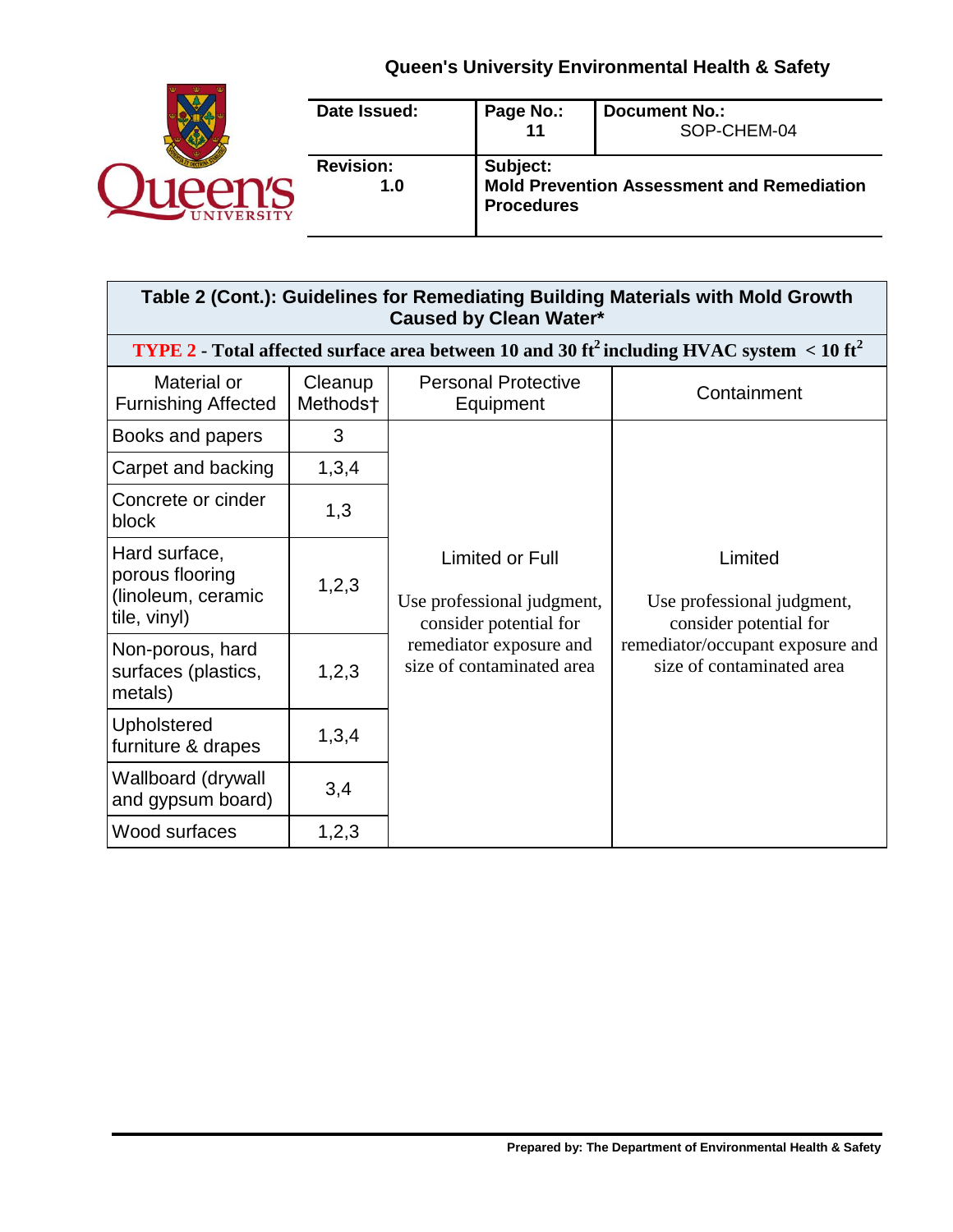| <b>IVERSITY</b> | Date Issued:            | Page No.:<br>12                                                                    | <b>Document No.:</b><br>SOP-CHEM-04 |
|-----------------|-------------------------|------------------------------------------------------------------------------------|-------------------------------------|
|                 | <b>Revision:</b><br>1.0 | Subject:<br><b>Mold Prevention Assessment and Remediation</b><br><b>Procedures</b> |                                     |

| Table 2 (Cont.): Guidelines for Remediating Building Materials with Mold Growth<br><b>Caused by Clean Water*</b> |                     |                                                                  |                                                                                                                                |  |  |
|------------------------------------------------------------------------------------------------------------------|---------------------|------------------------------------------------------------------|--------------------------------------------------------------------------------------------------------------------------------|--|--|
|                                                                                                                  |                     |                                                                  | <b>TYPE 3</b> - Total affected surface area greater than 30 ft <sup>2</sup> or greater than 10 ft <sup>2</sup> in HVAC system. |  |  |
| Material or<br><b>Furnishing Affected</b>                                                                        | Cleanup<br>Methods+ | <b>Personal Protective</b><br>Equipment                          | Containment                                                                                                                    |  |  |
| Books and papers                                                                                                 | 3                   |                                                                  |                                                                                                                                |  |  |
| Carpet and backing                                                                                               | 1,3,4               |                                                                  |                                                                                                                                |  |  |
| Concrete or cinder<br>block                                                                                      | 1,3                 |                                                                  |                                                                                                                                |  |  |
| Hard surface,<br>porous flooring<br>(linoleum, ceramic<br>tile, vinyl)                                           | 1,2,3,4             | Full<br>Use professional judgment,<br>consider potential for     | Full<br>Use professional judgment,<br>consider potential for remediator                                                        |  |  |
| Non-porous, hard<br>surfaces (plastics,<br>metals)                                                               | 1,2,3               | remediator/occupant<br>exposure and size of<br>contaminated area | exposure and size of contaminated<br>area                                                                                      |  |  |
| <b>Upholstered</b><br>furniture & drapes                                                                         | 1,2,4               |                                                                  |                                                                                                                                |  |  |
| Wallboard (drywall<br>and gypsum board)                                                                          | 3,4                 |                                                                  |                                                                                                                                |  |  |
| Wood surfaces                                                                                                    | 1,2,3,4             |                                                                  |                                                                                                                                |  |  |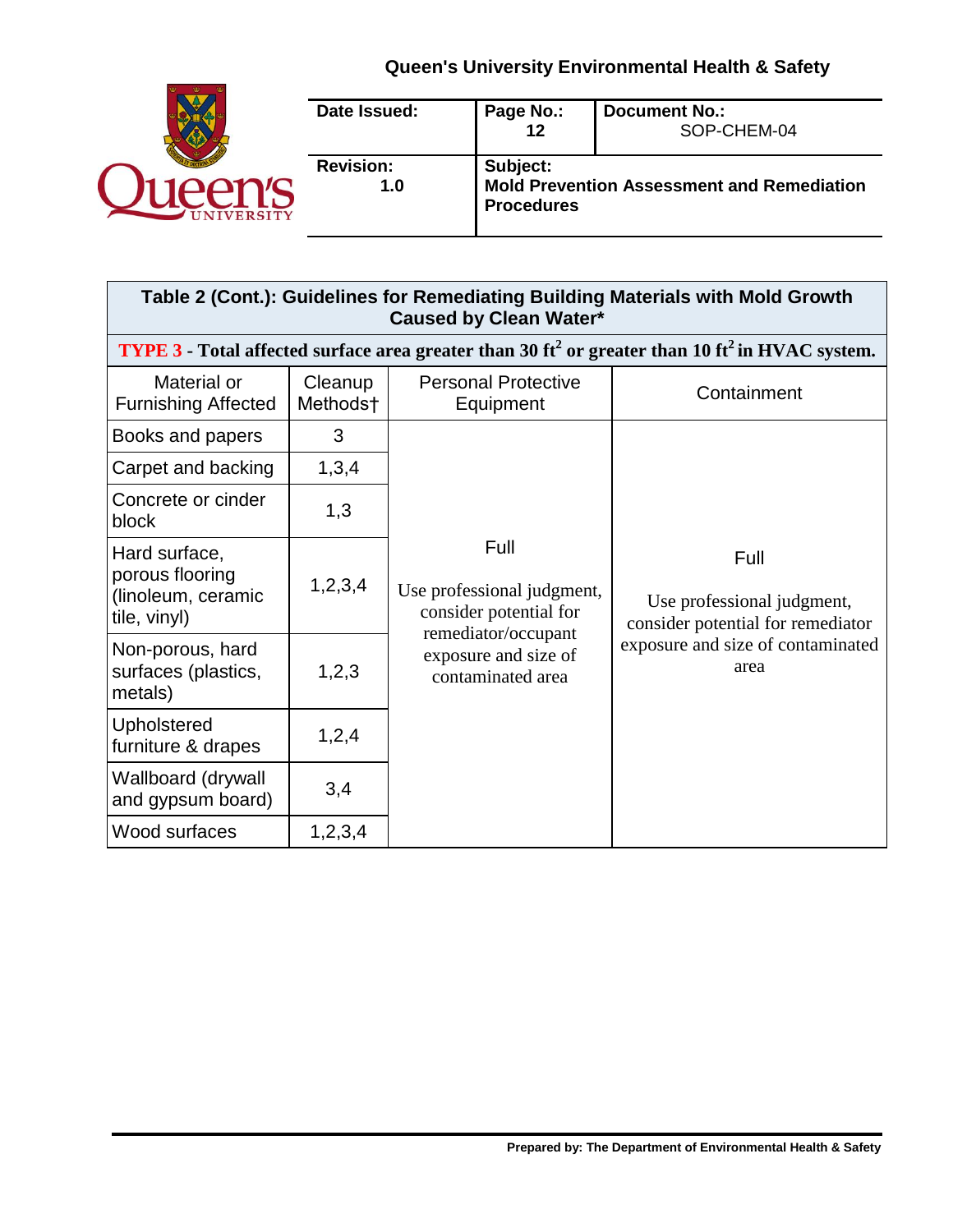|  | Date Issued:            | Page No.:<br>13                                                                    | <b>Document No.:</b><br>SOP-CHEM-04 |
|--|-------------------------|------------------------------------------------------------------------------------|-------------------------------------|
|  | <b>Revision:</b><br>1.0 | Subject:<br><b>Mold Prevention Assessment and Remediation</b><br><b>Procedures</b> |                                     |

### **Table 2 (Cont.): Guidelines for Remediating Building Materials with Mold Growth Caused by Clean Water\***

## **Table 2 continued**

\*Use professional judgment to determine prudent levels of Personal Protective Equipment and containment for each situation, particularly as the remediation site size increases and the potential for exposure and health effects rises. Assess the need for increased Personal Protective Equipment, if, during the remediation, more extensive contamination is encountered than was expected. Consult Table 1 if materials have been wet for less than 48 hours, and mold growth is not apparent. These guidelines are for damage caused by clean water. If you know or suspect that the water source is contaminated with sewage, or chemical or biological pollutants, then the Occupational Safety and Health Administration (OSHA) requires PPE and containment. An experienced professional should be consulted if you and/or your remediators do not have expertise in remediating contaminated water situations.

†Select method most appropriate to situation. Since molds gradually destroy the things they grow on, if mold growth is not addressed promptly, some items may be damaged such that cleaning will not restore their original appearance. If mold growth is heavy and items are valuable or important, you may wish to consult a restoration/water damage/remediation expert. Please note that these are guidelines; other cleaning methods may be preferred by some professionals.

# **Cleanup Methods**

- **Method 1:** Wet vacuum (in the case of porous materials, some mold spores/fragments will remain in the material but will not grow if the material is completely dried). Steam cleaning may be an alternative for carpets and some upholstered furniture.
- **Method 2:** Damp-wipe surfaces with plain water or with water and detergent solution (except wood —use wood floor cleaner); scrub as needed.
- **Method 3:** Wipe with a mild detergent or High-efficiency particulate air (HEPA) vacuum after the material has been thoroughly dried. Dispose of the contents of the HEPA vacuum in well-sealed plastic bags.
- **Method 4:** Discard /remove water-damaged materials and seal in plastic bags while inside of containment, if present. Dispose of as normal waste. HEPA vacuum area after it is dried.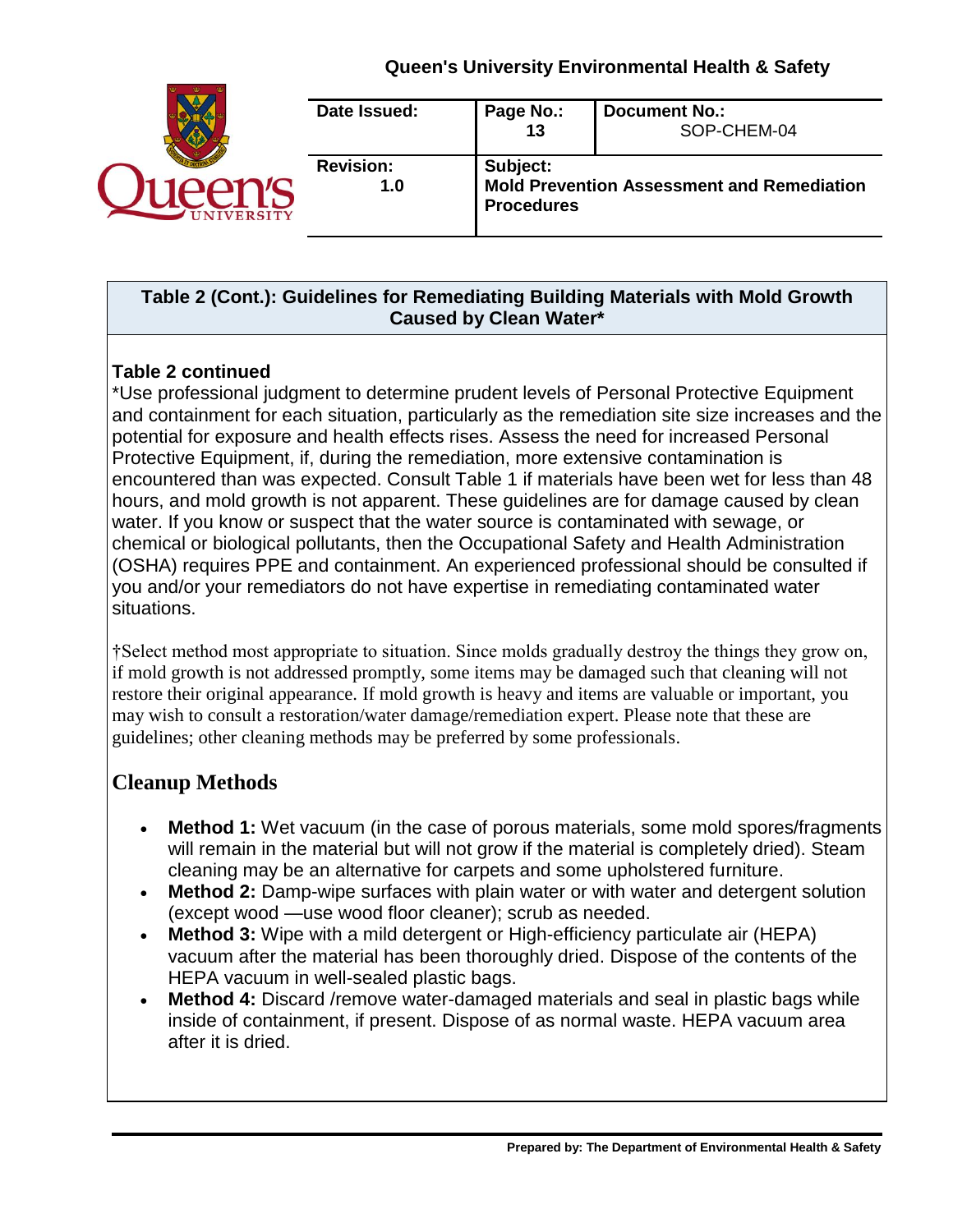

## **Table 2 (Cont.): Guidelines for Remediating Building Materials with Mold Growth Caused by Clean Water\***

# **Personal Protective Equipment (PPE)**

- Minimum: Gloves, N-95 respirator, goggles/eye protection
- Limited: Gloves, N-95 respirator or half-face respirator with HEPA filter, disposable overalls, goggles/eye protection
- Full: Gloves, disposable full body clothing, head gear, foot coverings, full-face respirator with HEPA filter

## **Containment**

- Limited: Use polyethylene sheeting ceiling to floor around affected area with a slit entry and covering flap; maintain area under negative pressure with HEPA filtered fan unit. Block supply and return air vents within containment area.
- Full: Use two layers of fire-retardant polyethylene sheeting with one airlock chamber. Maintain area under negative pressure with HEPA filtered fan exhausted outside of building. Block supply and return air vents within containment area.

*Table developed from literature and remediation documents including Bioaerosols: Assessment and Control (American Conference of Governmental Industrial Hygienists, 1999) and IICRC S500, Standard and Reference Guide for Professional Water Damage Restoration, (Institute of Inspection, Cleaning and Restoration, 1999); see Resources List for more information*

7. Please note that [Table 1](http://www.epa.gov/mold/table1.html) and Table 2 contain general guidelines. Their purpose is to provide basic information for remediation managers to first assess the extent of the damage and then to determine whether the remediation should be managed by inhouse personnel or outside professionals. The remediation manager can then use the guidelines to help design a remediation plan or to assess a plan submitted by outside professionals.

\*Adopted from: Mold Remediation in Schools and Commercial Buildings, U.S. EPA 2001